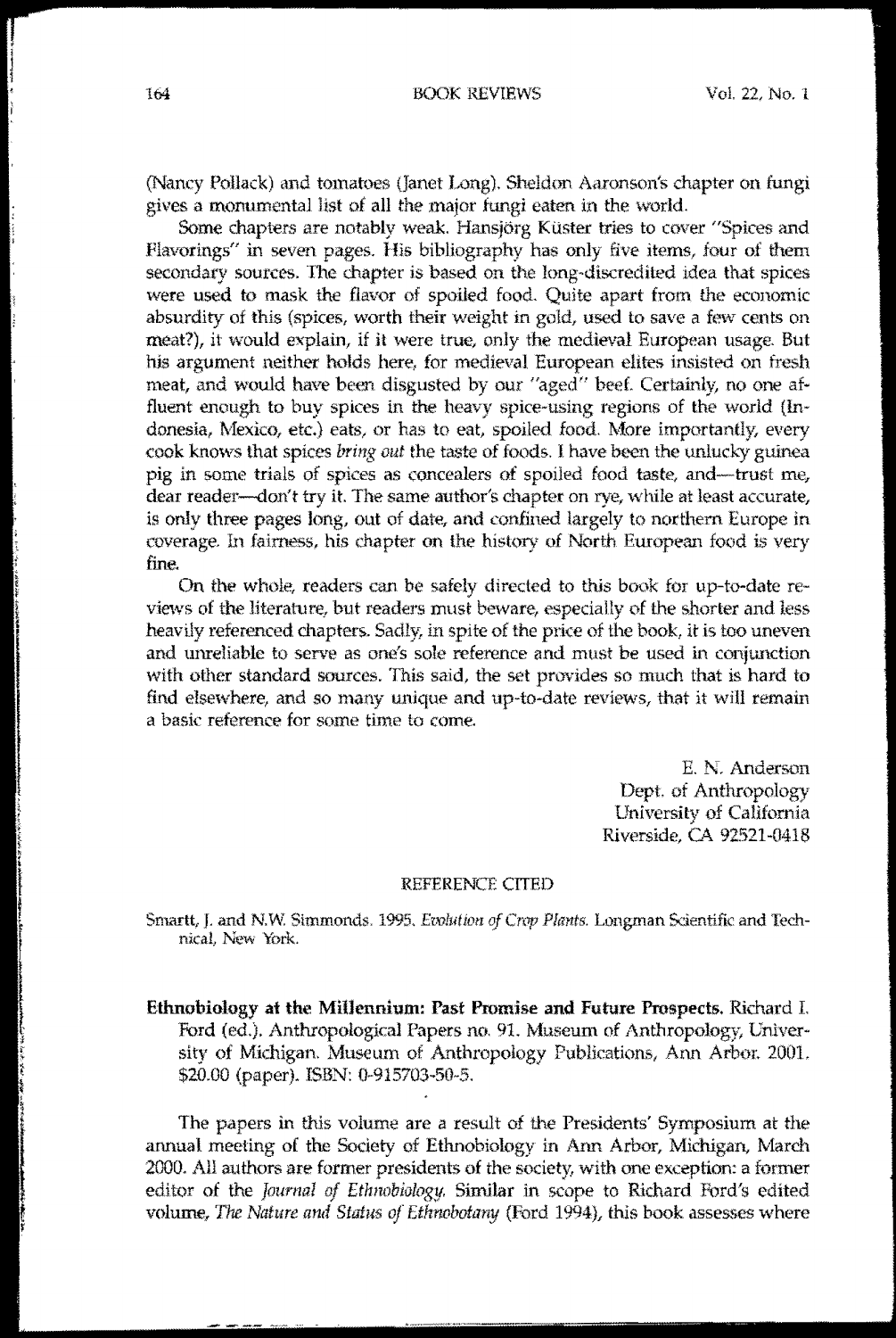ethnobiology has gone and where it is going. This is done in each president's semi-autobiographical and historical analysis of trends in ethnobiology.

Ford introduces the presidents' papers with "Ethnobiology at a Crossroads," a paper that covers the historical foundations and current trends in the field. The author reviews the table of contents of past journal issues to compile a table showing the trends in the field by sub-discipline. Not surprisingly, ethnobotany, etlmopharmacology, and paleoethnobotany lead the field with the most articles published in the journal. Zooarchaeology and folk classification are close behind, with conservation and ethnoecology drawing more attention in recent years. Unfortunately, ethnoentomology is not on the authors' lists. I consulted the index of the *Journal of Ethnobiology* (Thomas *2000)* and found several articles on the subject, mostly the work of Posey (1981, 1983, 1986) in Brazil and that of Ramos-Elorduy de Conconi et aL (1984, 1988) in Mexico and an article on hallucinogenic ant consumption in south-central California (Groark 1996). Furthermore, chemicalecological theories, having foundations in entomology, are being applied to human-plant interactions (Johns 1990) and should qualify as important components of the greater ethnobiological discourse. Ford goes on to discuss recent trends in ethnobiology, molecular archaeology, conservation biology, applied ethnobiology, enviromnental education and consultations in native legal cases.

The next four chapters discuss the importance of ethnobiology in answering questions about the homan past. Elizabeth S. Wing covers the "Potentials of Zooarchaeology for Better Understanding of the Human Past" in a paper that discusses the history of the discipline and its possible roles in the future. Two papers, from Steven A. Weber and Karen R. Adams, are archaeobotanical case studies from South Asia and the southwestern US., respectively. This section closes with Paul Minnis rebutting the common perception that paleoethnobotany is irrelevant in "One Possible Future of Paleoethnobotany:'

The second half of the book begins with a paper from Eugene S. Hunn, "An Ethnozoological Perspective on the Ethnobiological Enterprise." In this analysis the author covers the paradoxical case of ethnobotany draWing more attention than ethnozoology. Hunn analyzes the case with a familiar argument (see Hunn 1982) based on perceptual versus utilitarian perspectives. Cecil Brown follows with a case study of Amerindian nomenclature for "oak" and the relevance of linguistic ethnobiology. Catherine S. Fowler contributes a paper concerning ethnobiological methods, particularly as they apply to ethnography and linguistics. Nancy Turner delivers perhaps the most self-reflexive paper about ethnobotany in British Columbia and the role of the Society of Ethnobiology members in her career. This sets up the closing paper by Eugene N. Anderson who reviews the previous papers, adds his own autobiographical notes, and discusses the role of ethnobiology in solving problems related to resource management and conser- **\:ation.**

My main eriticisms of this book are twofold. The book is heavy on the paleoethnobotanical and archeobotanical aspects of the discipline. And there seems to be nothing unifying about the papers that follow the chapters on ethnobiology and the human past. While the paper by Hunn is particularly insightful, the papers by Fowler, Brown, Turner, and Anderson are seemingly disparate. In sum- . mary, if the papers included in this volume were more balanced and represen**4**